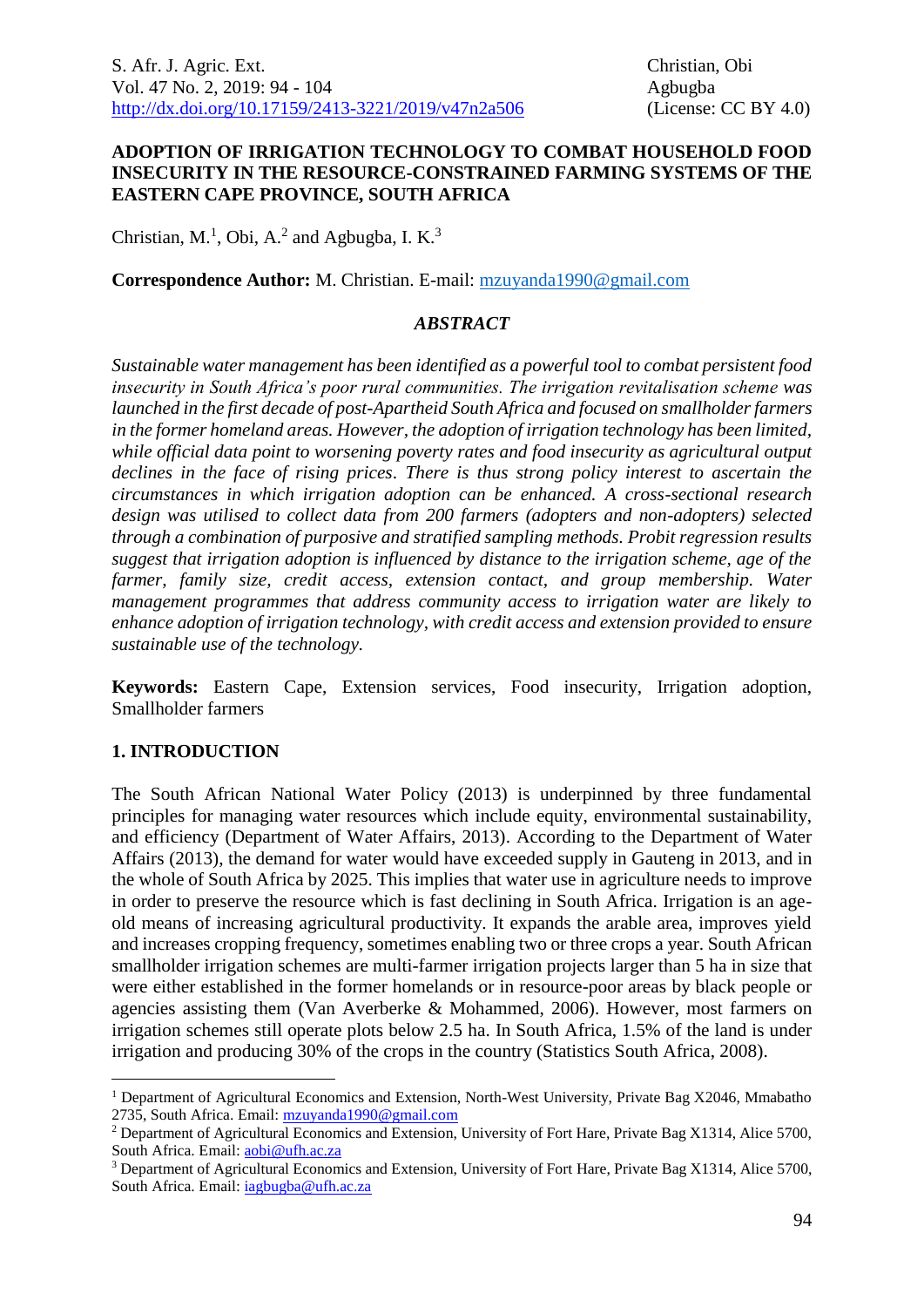According to Backeberg and Sanewe (2006), approximately 1.3 million hectares are under irrigation with 0.1 million hectares being in the hands of smallholders. Gibb (2004) counted 287 smallholder irrigation schemes in South Africa covering between 46 000 ha and 49 500 ha. Denison and Manona (2007) found a total of 302 smallholder irrigation schemes in the country. Out of these, 90 schemes were non-operational, 206 schemes were operational, and 6 schemes could not be accounted for due to data limitations. Land under smallholder irrigation was held by approximately 31 000 farmers who constitute 15% of the total smallholder population. By comparison, 1.2 million hectares of irrigation schemes under large-scale commercial farmers are in the hands of about 28 350 farmers (Backeberg & Sanewe, 2006).

Smallholder farming plays an important role in the national economy of many countries, especially less developed ones. According to Delgado (1999), in sub-Saharan Africa, smallholder farming accounts for 70% of total employment, 40% of total merchandise exports, and 33% of gross domestic product (GDP). However, the erratic rainfall experienced by most regions implied the unreliability of rain-fed smallholder farming. Therefore, to alleviate the impact of droughts on crop production, irrigation was developed and adopted in many countries (Freeman & Silim, 2001). In Asia, investment in irrigation was a key ingredient of the Green Revolution which created conducive conditions for industrial and economic development (Turral, Svendsen & Faures, 2010). A similar development trajectory for South Africa and other parts of sub-Saharan Africa was seen as viable (Lipton, 1996). Irrigation can lead to a reduction in crop production risk and hence provides greater incentives to increase input use, increase crop yields, intensify crop production, and diversify into higher-valued crops. Consequently, the increase in marketable surplus and commercial activities has the potential to generate increased incomes for farmers (Asayehegn, Yirga & Rajan, 2011).

Recent research on small-scale irrigation schemes are now asking questions about how these schemes impact livelihoods. The schemes entail considerable investments of resources to improve the livelihoods of the poor. The emphasis of the United Nation's Millennium Development Goals (MDGs) of reducing poverty and improving livelihoods has often meant that considerable attention is paid to the outcomes without as much attention being paid to the extent to which the process might be constrained by availability of resources and even the nature of the resources at the disposal of the recipients of the support services under these schemes. The observed slow pace of the transformation in many contexts, and the fact that in many cases negative results have been realised, are forcing researchers to re-think the whole basis of the research and policy work that inform interventions. A major driver of this new thinking draws support from the theories on poverty and access to benefit from resources as elaborated by Sen (1981) as well as Ribot and Peluso (2003) to compel consideration of whether access to resources plays a crucial role in whether livelihood benefits are realised. There is now growing interest on sustainable management of the natural resource base of the community as well as their relationships and interactions with other resources and assets in the environment of the small farmer.

However, there is a concern that after more than two decades of implementing various reform measures, small-scale farming practiced in the former independent homelands remains virtually stagnant. Reasons for this are difficult to pinpoint in the quite crowded terrain of farmer support initiatives. In a study conducted in the Eastern Cape, Muchara (2011) observed instances of sub-optimal water utilisation regimes on irrigation schemes as well as individual plots, suggesting that the problem is not solely one of insufficient access. Since, among all the technologies on offer, irrigation is non-negotiable in the light of South Africa's semi-arid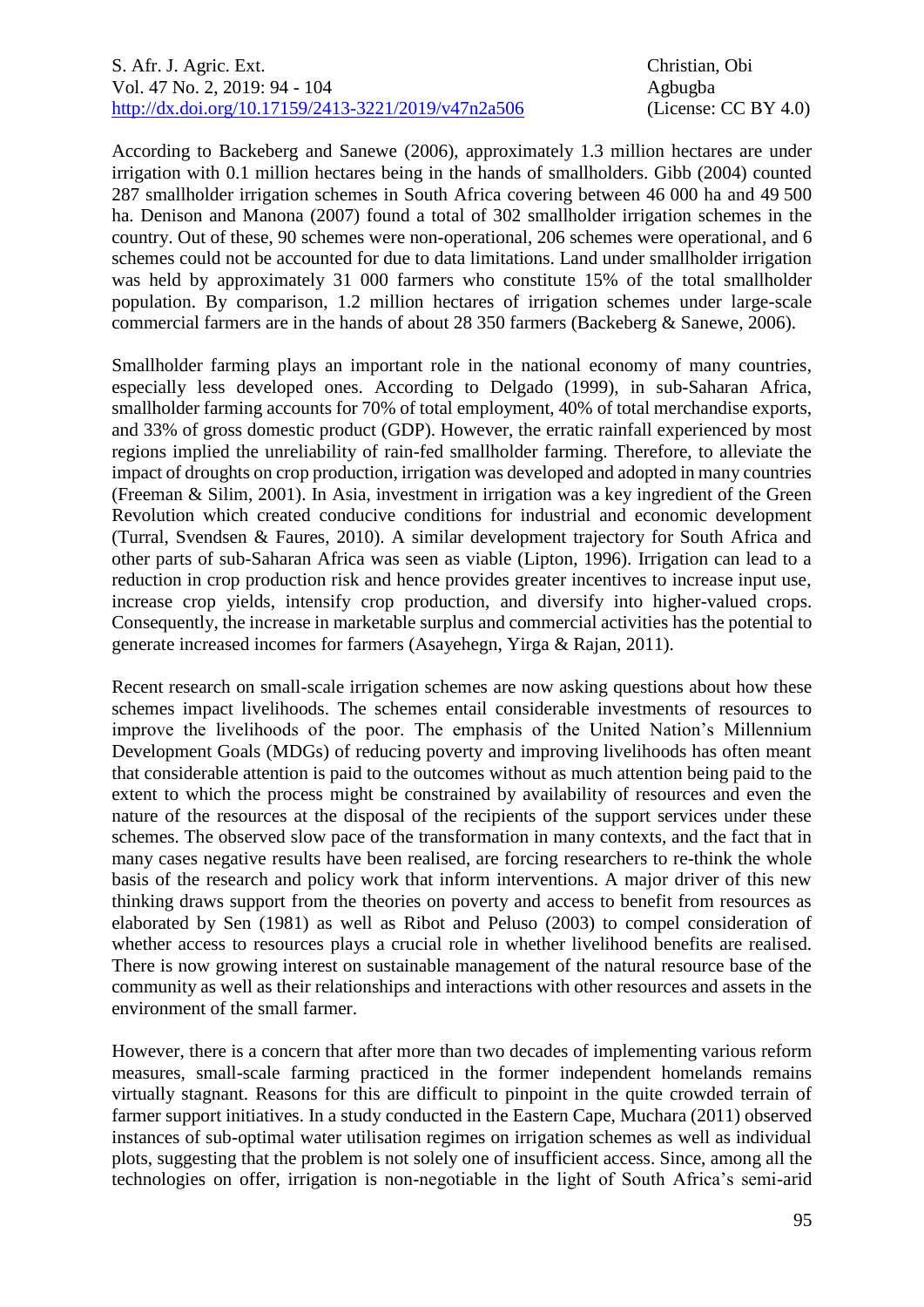status, the present study zeroes in on this technology to ascertain the grounds on which farmers can step up productive water utilisation.

# **2. OBJECTIVES OF THE STUDY**

In light of the foregoing, the objective of the study was to ascertain the circumstances in which irrigation technology adoption can be enhanced to combat household food insecurity in the Eastern Cape Province of South Africa. More specifically, the study aimed to:

1. Examine and describe the socio-economic factors of adopters and non-adopters in the study area.

2. Investigate factors affecting irrigation adoption by smallholder farmers.

# **3. MATERIALS AND METHODS**



# **3.1 Study areas**

# **Figure 1: Map of the study areas**

Source: Google maps, 2016

The Eastern Cape Province is easily poorest, the situation being worse in the former homelands of Transkei and Ciskei (Jacobs, 2010). The province's average poverty level was estimated at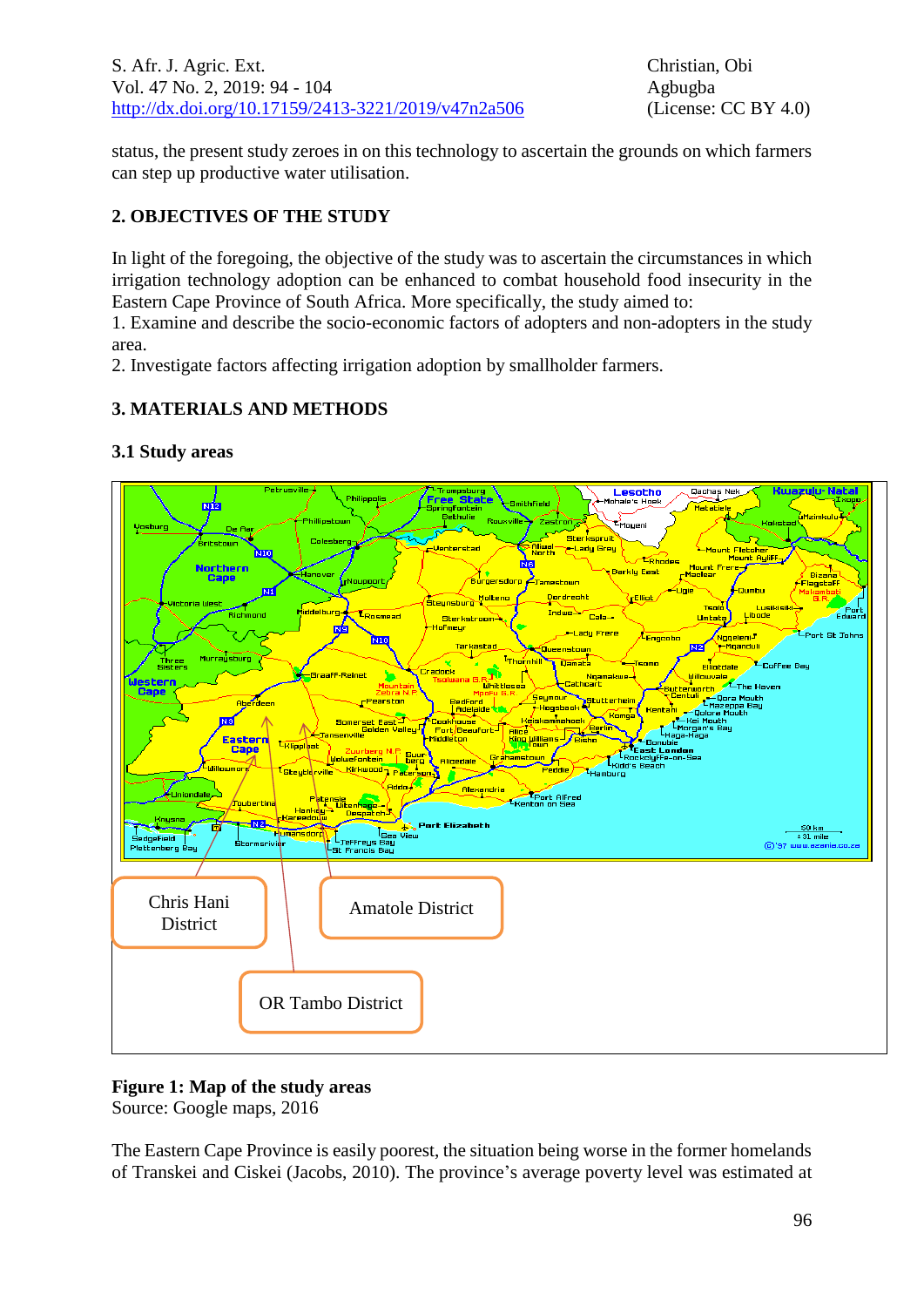74.9% in four districts which include O.R. Tambo, Alfred Nzo, Joe Gqabi and Chris Hani. Unemployment rate stood at 35% in 2016 and social grant recipients were substantial.

# **3.2 Irrigation schemes**

# 3.2.1 Qamata irrigation scheme

Qamata irrigation scheme is located in Intsika Yethu Municipality, part of Chris Hani District in the Eastern Cape Province. In 1968, the construction of Lubisi dam was completed to serve Qamata irrigation scheme. Initially the scheme was divided into two portions, namely the individual food plots of 0.25 ha to 2.5 ha based on the size of land owned by the household before the establishment of the irrigation scheme. For each household that joined the scheme, their land tenure needed to be converted into communal land tenure systems administered by traditional leaders (Kodua-Agyekum, 2009). The second category of farmers was regarded as commercial farmers who owned land of more than 5 ha in size. In addition, a highly mechanised Lanti commercial farm was established on over 225 ha of land to create employment and generate income used to subsidize inputs for household food plots. The major crops grown on the Lanti commercial farm included maize, lucerne and cabbage. Lanti farm used a vertical integration approach, where most of the produce harvested was sorted, graded and carefully packed, ready to be sold in formal markets (Kodua-Agyekum, 2009). However, the scheme failed to realise its objectives of reducing poverty, increasing employment and improving the general livelihoods of farmers at the scheme (Kodua-Agyekum, 2009).

# 3.2.2 Tyefu irrigation scheme

Tyefu irrigation scheme is located 30 km in the western part of Peddi along banks of the lower Great Fish River in the Eastern Cape Province of South Africa (Sishuta, 2005). The scheme was using approximately 25 km of the Great Fish River waters that served five sections. These sections include Ndlambe, Pikoli, Ndwayana, Kaliken and Glenmore. In 1997, the scheme was reported to cover approximately 694 ha with a future potential of expansion to 1000 ha of irrigated land. The area is faced with multiple agricultural challenges which include intensive droughts, low soil fertility, irregular rain fall, poor water quality, high rates of evaporation, and extreme temperatures (Sishuta, 2005). Communities surrounding Tyefu irrigation scheme lack access to credit/ finance support and extension services, and are also challenged with poor infrastructures that limit movement of produce from farms to markets. Soil erosion and veld degradation makes land unsuitable for farming. Sishuta (2005) reported that Tyefu area has a potential of commercial crop production, though more suitable for extensive and semiintensive livestock production. Large blocks of uncultivated farmland can be observed in Tyefu communities, and this may be due to the aforementioned challenges that are beyond farmers' control (Sishuta, 2005).

# 3.2.3 Ntshongweni irrigation scheme

Ntshongweni irrigation scheme is located in Qumbu of the O.R. [Tambo District Municipality](https://en.wikipedia.org/wiki/O.R.Tambo_District_Municipality) in the [Eastern Cape](https://en.wikipedia.org/wiki/Eastern_Cape) Province of [South Africa.](https://en.wikipedia.org/wiki/South_Africa) Qumbu is a rural town which is 61 km north of [Mthatha.](https://en.wikipedia.org/wiki/Mthatha) The scheme was initiated in 2013 by the smallholder farmers of Ntshongweni rural community. The scheme is about 30 ha owned and managed by community villagers.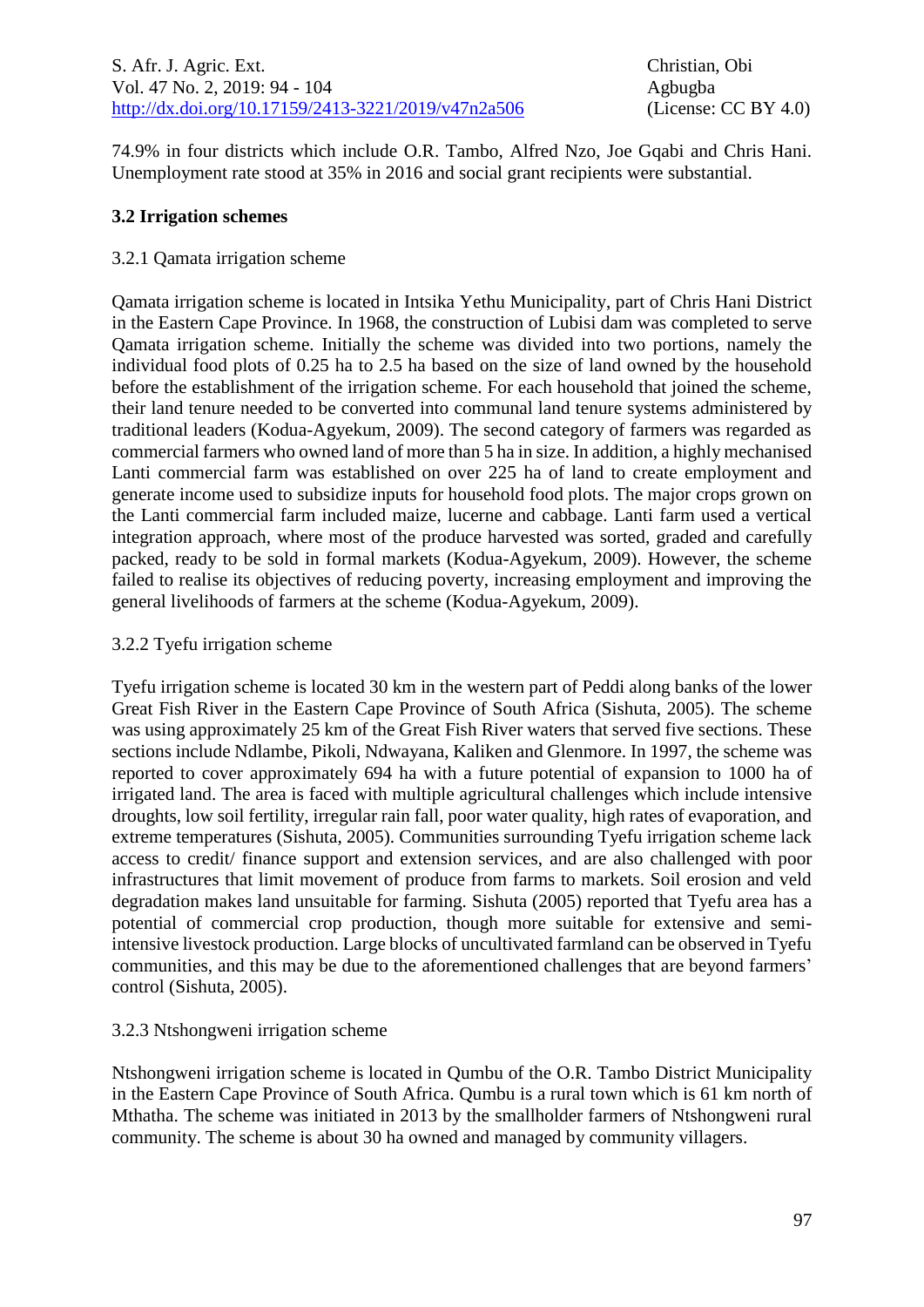### 3.2.4 Pendu irrigation scheme

Pendu irrigation scheme is located in King Sabatha Dalindyebo Local Municipality in Mqanduli town. Mqanduli is situated about 30 km south of [Mthatha.](https://en.wikipedia.org/wiki/Mthatha) Pendu irrigation consists of 30 households farming on 58 ha for maize production. The scheme was initiated in 2013 by the Department of Agricultural Ministry under the leadership of Zoleka Chapa.

#### **3.3 Research design**

This study used a cross sectional survey design where data were collected at a single point in time. Qualitative and quantitative data were collected from the four irrigation schemes using a combination of methods such as a survey, focus groups and key informant interviews.

#### **3.4 Sampling technique and sample size**

A combination of purposive and stratified sampling techniques was used to select farmers in the study areas. The farmers were stratified into two strata, namely irrigation users and nonusers. From each stratum, random sampling was conducted to obtain 100 irrigators and 100 non-irrigators. Data collection was done through structured surveys using a close-ended questionnaire. Since the number of household heads in the two groups is proportional, an equal number of participants was drawn from each group, in other words, 100 household heads were selected from each group. In total, 200 household heads were interviewed.

#### **3.5 Empirical model for irrigation adoption**

Production risk factors are important in household decisions to adopt irrigation. This is because farmers in low income countries are risk averse (Dercon, 2004). The probit regression model was chosen as there is no rule compelling the choice of models (Gujarati, 2004). The general formula for the probit regression model is specified as:

*Y<sup>i</sup> = α<sup>0</sup> + α1x<sup>i</sup> + α<sup>2</sup> x<sup>i</sup>* + α<sup>3</sup> x<sup>i</sup> + α<sup>4</sup> x<sup>i</sup> + α<sup>n</sup> xn+ ε …………………………………………..….(1)

Where,  $\varepsilon \sim N(0, 1)$ 

 $Y_i$  is the dependent variable, is equal to one when a farmer adopted irrigation during 2014-2015 period, and equal to zero if the farmer did not. The constant or intercept term is depicted by *α<sup>0</sup>* while  $\alpha_1$ ,  $\alpha_2$ ,  $\alpha_3$ ,,  $\alpha_4$  and……..  $\alpha_n$  represent the parameters to be estimated and  $\varepsilon$  is the stochastic disturbance term. The probit regression model adds the condition of normally distributed variables that can be specified as:

 ( = 1 ) = () = 1 √2 ∫ − 2 2 ………………….……………………………………(2)

Where,

 $I_i = \alpha_0 + \alpha_1 x_i \dots \dots \dots \dots \dots \dots \dots \dots \dots \dots + \alpha_n x_n =$  utility index (latent variable),  $P(Y = \frac{1}{n})$  $\frac{1}{x}$ ) = the probability of irrigation adoption;  $Z =$  the standard normal variable, and F is the standard normal CDF. Gujarati (2004) explains the behaviour of a dichotomous dependent variable as we need to use a suitable Cumulative distribution function (CDF). The independent variables that condition of adoption behaviour are age, gender, level of education, household size, farm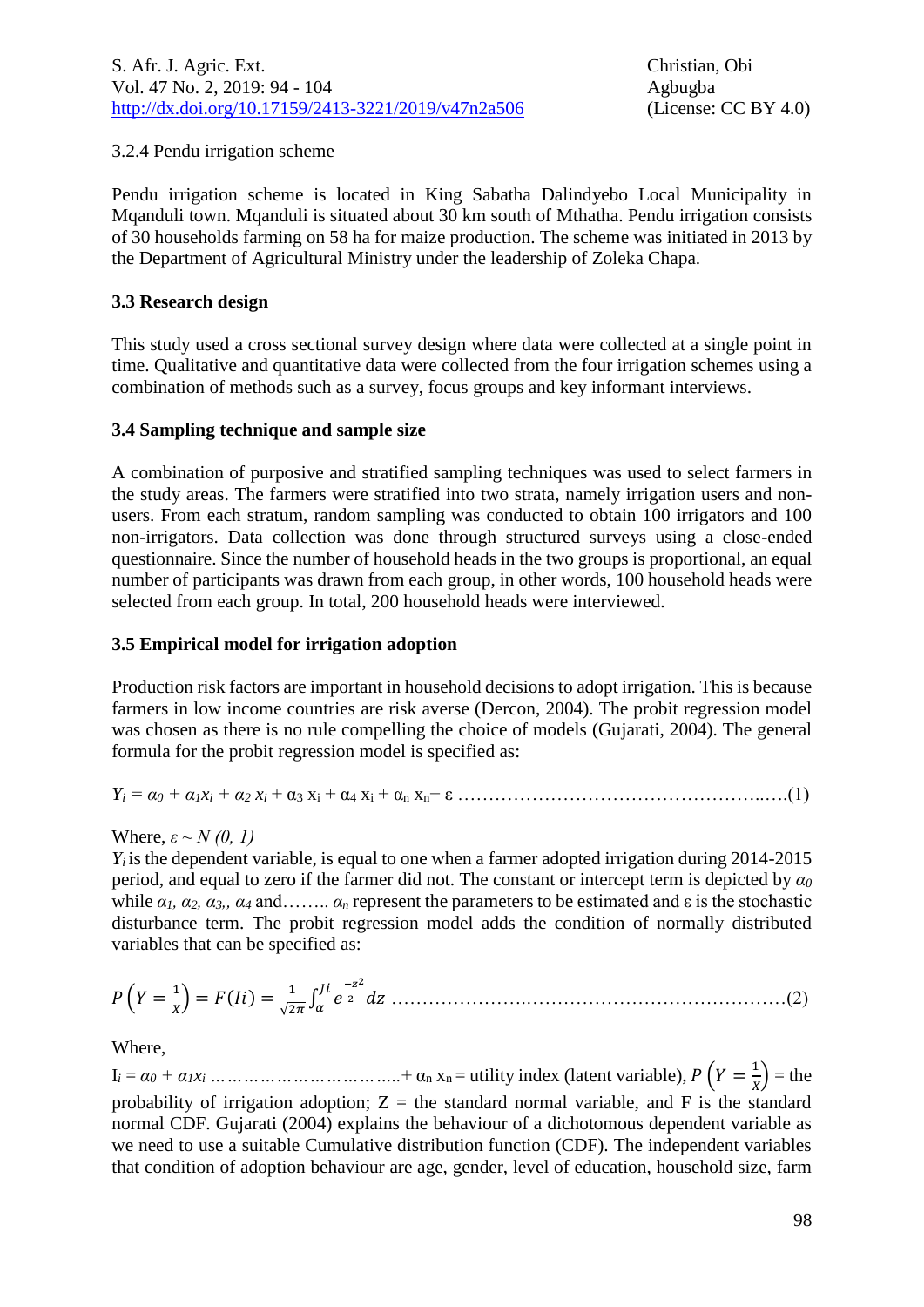size, off farm income, access to extension services, access to credit, primary occupation, member of a group, and distance to irrigation scheme. 3.5.1 Definition of variables and hypotheses

In this study, adoption of irrigation technology is the dependent variable calibrated as a binary response that is coded 1 if a farmer adopts and 0 otherwise. It is assumed that the household's behaviour is explained by different demographic, socio-economic and institutional factors. Variables explain adoption behaviour, how calibrated/ defined, and hypothesized relationship with dependent variable are presented in Table 1.

| <b>Definition</b><br>Variables                       |                                | <b>Hypothesized Sign</b> |  |
|------------------------------------------------------|--------------------------------|--------------------------|--|
| Age $(X_1)$                                          | Actual number of years         | $+$                      |  |
| Gender $(X_2)$                                       | Gender of the farming          | $+/-$                    |  |
|                                                      | household head (Male $=1$ ,    |                          |  |
|                                                      | Female = $0$ )                 |                          |  |
| Marital status $(X_3)$                               | Marital status of the farming  | $+$                      |  |
|                                                      | household head (Single $= 1$ , |                          |  |
|                                                      | Married = 2, Divorced = 3,     |                          |  |
|                                                      | Widowed = $4$ )                |                          |  |
| Number of years spent at                             | Education level of<br>the      | $+$                      |  |
| school $(X_4)$                                       | farming household head         |                          |  |
| Household size $(X_5)$                               | Number of persons              | $+$                      |  |
| Farm size $(X_6)$                                    | Number in hectares             |                          |  |
| Other groups' membership<br>Member of community club |                                | $+$                      |  |
| $(X_7)$                                              | $(Yes = 1, No = 2)$            |                          |  |
| Credit accessibility $(X_8)$                         | $(Yes = 1, No = 0)$            | $^{+}$                   |  |
| Distance to the irrigation                           | (Number in km)                 |                          |  |
| scheme $(X_9)$                                       |                                |                          |  |
| extension<br>Contact with                            | Actual number of visits        | $^{+}$                   |  |
| officers $(X_{11})$                                  |                                |                          |  |
| Income from off/ non-farm   Amount in Rands $(R)$    |                                | $^{+}$                   |  |
| activities $(X_{12})$                                |                                |                          |  |

**Table 1: Variables included in the model**

# **4. RESULTS AND DISCUSSION**

Descriptive statistics of the variables and the estimation results of the probit regression are presented to yield insights on the factors that influence the decision to adopt irrigation schemes.

# **4.1 Demographic and socio-economic status of farmers**

Adopters were classified as farmers who were members of irrigation schemes and non-adopters are those who were not members of irrigation schemes during the years 2014 and 2015. The results show that 63% of the households were male headed. The average age was 60 years and there were no significant differences between the two groups in respect to age. The average household size was five persons. Education level of the household head was expressed as the number of years of schooling. The results indicated that the average number of years of schooling for the farmers in the sample was 7.25 years and there was no difference between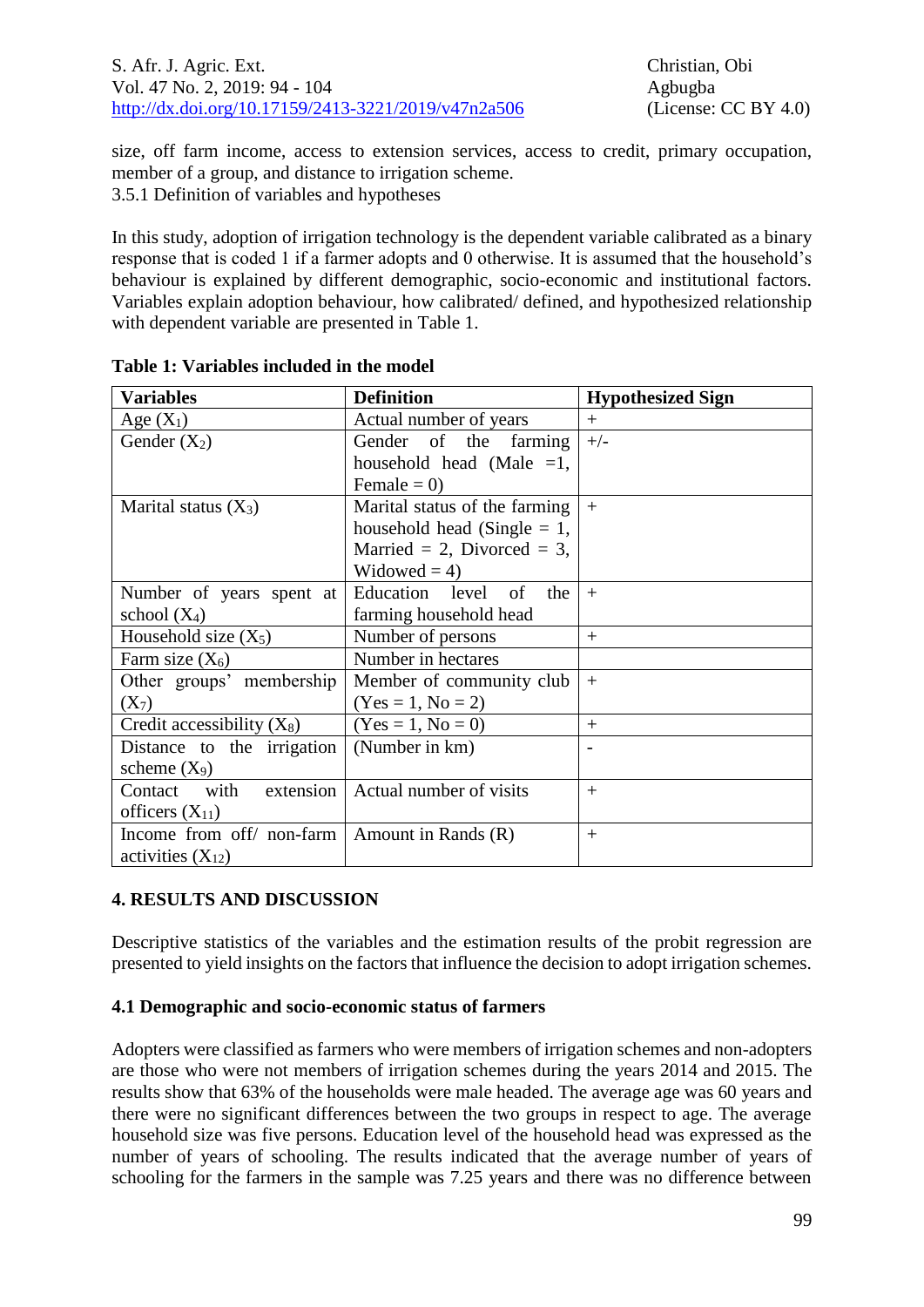the two groups. The average farming experience was 10.5 years. Adopters had more farming experience (11 years) than their counterparts (10 years).

There were significant differences in terms of access to credit between adopters and nonadopters. For example, the proportion of farmers reported to have access to credit in 2014/15 was significantly higher among adopters (30.3%) than among non-adopters (16.2%). The results also indicated that 47% of farmers were members of rural/ farmer associations. However, a significantly larger proportion of adopters (63%) were members compared to 32% for non-adopters.

The pooled data shows that only 19.6% of the respondents in the study area accessed extension. This result suggests that respondents in the study area had difficulty in accessing government extension services and this might have a significant adverse impact on improving their level of production. It was also observed that irrigators had higher household off-farm incomes of R2 944 than for non-irrigators at R2 345.

| <b>Variable</b>                                                  | <b>Description</b>   | <b>Adopters</b>      | <b>Non-Adopters</b>  | <b>Overall</b><br>sample |
|------------------------------------------------------------------|----------------------|----------------------|----------------------|--------------------------|
|                                                                  |                      | Mean Value           | Mean Value           | Average<br>Mean          |
| Age                                                              | Years                | 62                   | 58                   | 60                       |
| Household size                                                   | Number of<br>persons | 5.8                  | 4.17                 | 4.99                     |
| Level of education                                               | Years in school      | 7.3                  | 7.2                  | 7.25                     |
| Farming<br>experience                                            | Years in farming     | 11                   | 10                   | 10.5                     |
| Off-farm income                                                  | In Rands             | 2944.50              | 2345.79              | 2645.145                 |
|                                                                  |                      | Percentage<br>$(\%)$ | Percentage<br>$(\%)$ | <b>Overall</b><br>sample |
| Gender                                                           | Male                 | 66                   | 59                   | 63                       |
|                                                                  | Female               | 34                   | 41                   | 37                       |
| Access to credit                                                 | Yes                  | 30.3                 | 16.2                 | 23.25                    |
|                                                                  | N <sub>o</sub>       | 69.7                 | 83.8                 | 76.75                    |
| Contact with                                                     | Yes                  | 18.9                 | 20.3                 | 19.6                     |
| extension                                                        | N <sub>o</sub>       | 81.1                 | 79.7                 | 80.4                     |
| Member of society                                                | Yes                  | 63                   | 32                   | 47.5                     |
| group                                                            | N <sub>o</sub>       | 37                   | 68                   | 52.5                     |
| <b>Farmers</b><br>perception about<br>irrigation                 | Positive             | 98                   | 28                   | 63                       |
|                                                                  | Negative             | $\overline{2}$       | 72                   | 37                       |
| Farmers attitude                                                 | Good                 | 82                   | 20                   | 51                       |
| towards irrigation<br>$\mathbf{r}$ , $\mathbf{r}$ , $\mathbf{r}$ | Bad<br>2017          | 18                   | 80                   | 49                       |

**Table 2: Demographic, institutional and socio-economic characteristics of members**

Source: Field survey, 2015

From the discussions, the two groups of farmers had mixed perceptions with regards to irrigation schemes. For instance, 98% of adopters agreed that irrigation was good compared to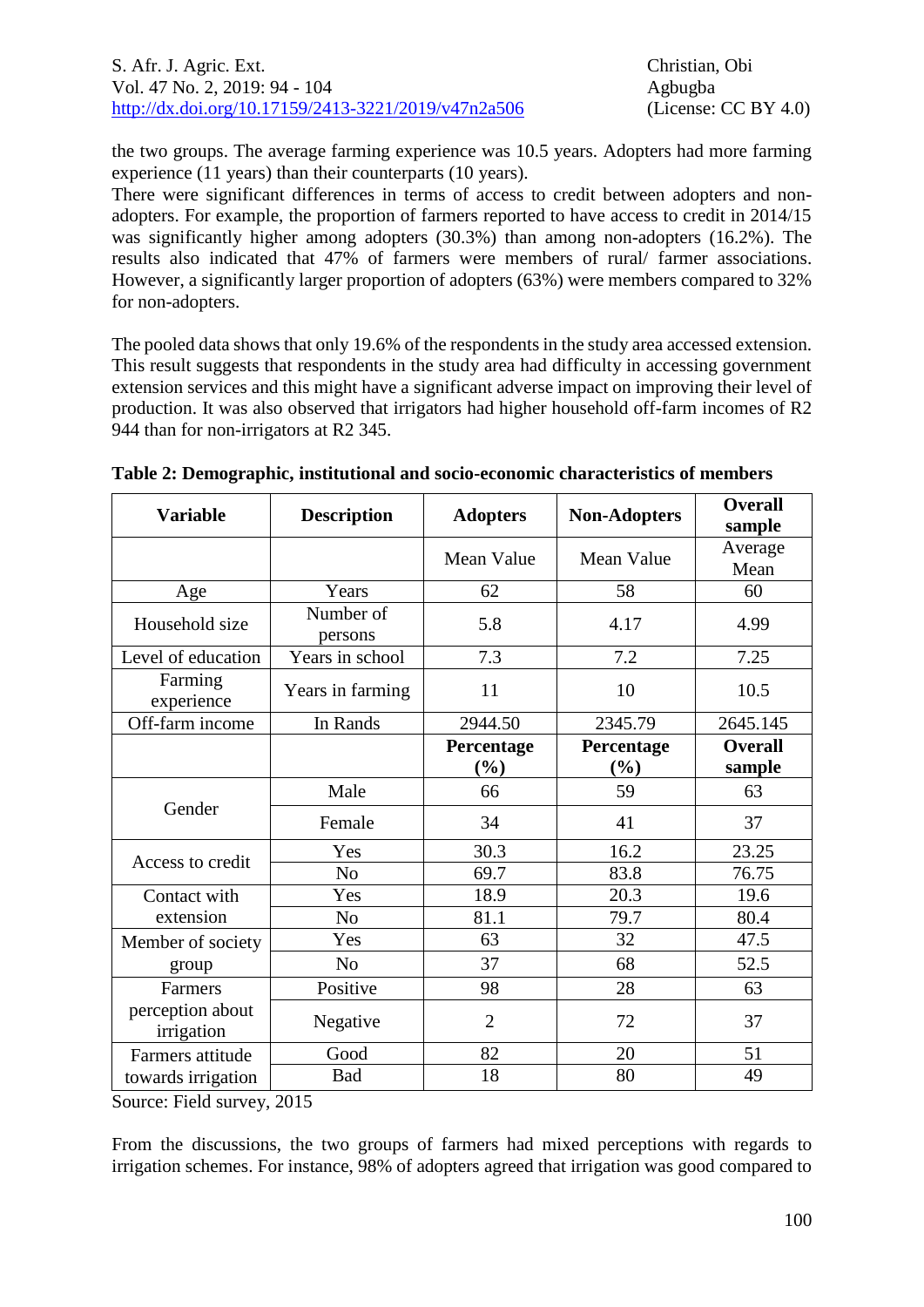28% of non-adopters. Furthermore, the focus group discussions indicated that the adoption group unanimously accepted the need of irrigation to supplement rainfed agriculture. Adopting farmers had a positive attitude towards new technologies with the majority (82%) being firsttime adopters. Only 18% had never applied the technology in the three years preceding the study. However, for non-adopters, only 20% indicated that they had adopted some of the technology, while as much as 80% had never adopted any technology, including irrigation technology.

# **4.2 Modelling irrigation adoption decision**

The variables included in the model are age of the household head, gender of the household head, years of schooling, marital status, household size, farming experience, size of cultivated land, perceived land quality, mode of acquiring land, member of another community organisation, distance to the scheme, legibility to participate in scheme, access to extension services, access to market, and access to credit. The probit model was estimated to determine the household characteristics and resource endowments that affect farmers' adoption of irrigation technology. The results indicate that collectively, all estimated coefficients are statistically significant since the LR statistic has a *p*-value less than 1%. The pseudo R value is 61% which is high for cross sectional data. The model also correctly predicted about 81% of the cases, confirming that the model fits the data well.

| <b>Variables</b>          | <b>Coefficients</b> | <b>Standard Error</b> | ${\bf z}$ | P >  z     |
|---------------------------|---------------------|-----------------------|-----------|------------|
| Constant                  | $-1.003$            | 2.309                 | 0.367     | 0.664      |
| Gender of HH head         | $-0.599$            | 0.659                 | 0.549     | 0.363      |
| Age of HH head            | 0.048               | 0.022                 | 1.050     | $0.031**$  |
| Level of education        | 0.092               | 0.077                 | 1.097     | 0.232      |
| Household size            | 0.123               | 0.111                 | 1.131     | 0.267      |
| Farming experience        | 0.045               | 0.057                 | 1.046     | 0.426      |
| Farm size (Ha)            | 0.015               | 0.199                 | 1.015     | 0.942      |
| Access to extension       | 0.677               | 1.666                 | 1.968     | 0.684      |
| Member of club            | $-4.250$            | 1.687                 | 70.117    | $0.012**$  |
| Access to credit          | 0.959               | 0.592                 | 2.610     | $0.105*$   |
| Access to market          | 1.078               | 0.899                 | 2.940     | $0.130*$   |
| Distance to the<br>scheme | $-0.341$            | 0.067                 | 0.711     | $0.000***$ |
| Probit model              |                     | Number of Observ $=$  |           | 200        |
|                           |                     | $Prob > Chi^2 =$      |           | 0.000      |
| Log likelihood $= 88.961$ |                     | Pseudo $R^2$ =        |           | 0.813      |

| Table 3: Determinants of irrigation adoption decision |  |  |
|-------------------------------------------------------|--|--|
|                                                       |  |  |
|                                                       |  |  |

Note: \*\*\*, \*\* and \* means significant at 1%, 5% and 10% levels, respectively. Source: Results from SPSS (Version 20) generated from field survey, 2015

The estimates indicate that age of the household head significantly influenced adoption at the 5% level, suggesting that an increase in age leads to a possible 3% increase in irrigation adoption. These results closely mirror Daniel (2011) and Salome and Rotimi (2013) who established that age was significant in the household head decision to adopt new technologies.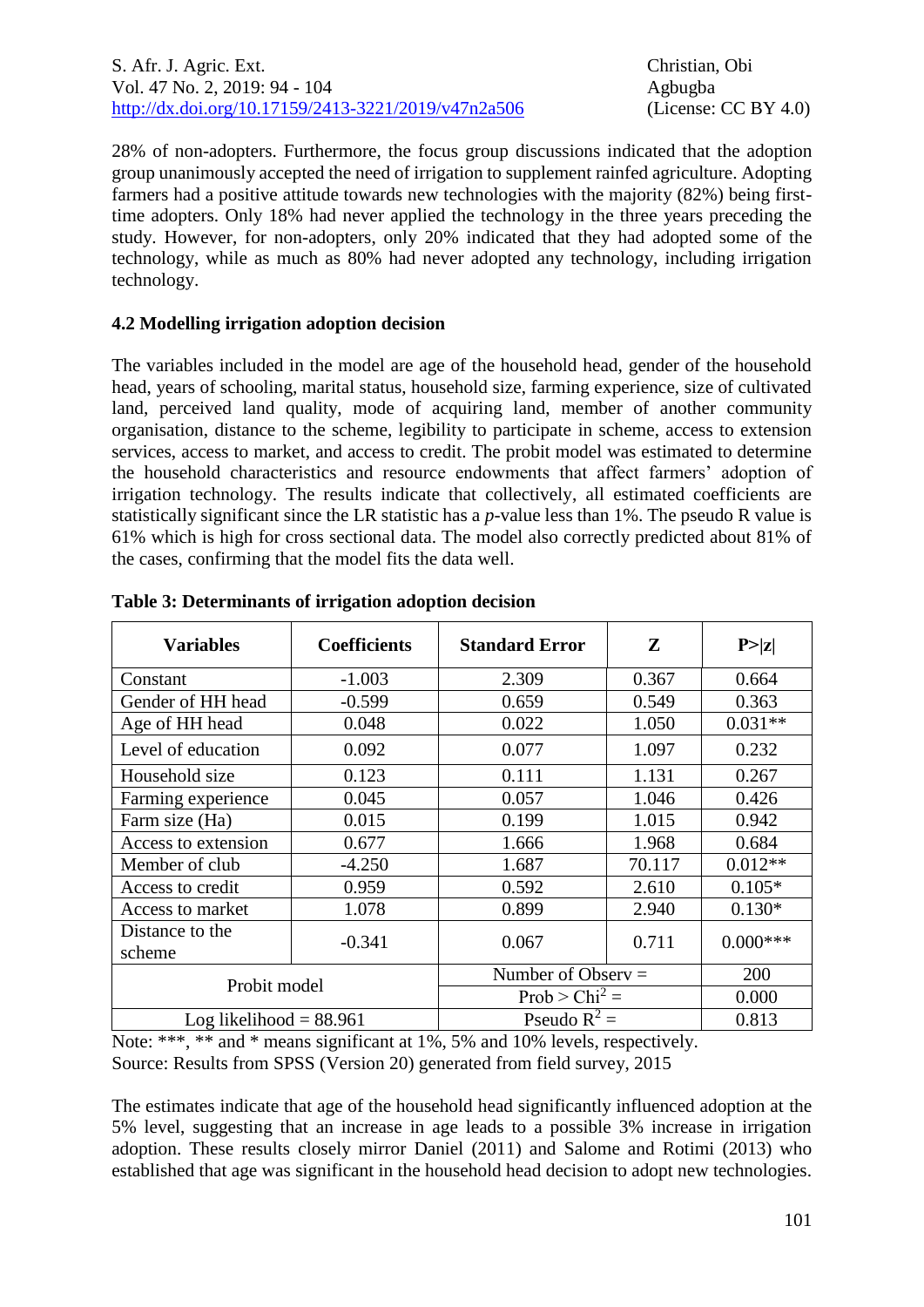On the contrary, a study by Mattee and Gebreyes (2013) indicated that younger household heads are more innovative in terms of technology participation and are more likely to take risks than older household heads.

Access to credit had a positive and statistically significant effect on adoption at the 10% significance level, suggesting that farmers who could easily access credit have a greater likelihood of adopting. Access to credit support ensures that farmers can secure inputs in time, resulting in increased farm income. Adoption of irrigation technology is also associated with the use of a range of complementary inputs that are sourced through the market. Machete *et al* (2004) suggest that one of the most critical problems threatening the viability of irrigation is the lack of credit to meet the additional cash obligations of technology adopting farmers. The results agree with the findings of Daniel (2011) that access to credit plays an important role in improving household livelihoods.

Distance to irrigation schemes significantly influences the decision to adopt. However, the relationship is negative, which means that the further the households are from the scheme, the less likely they are to participate as compared to households that are located within a close proximity. As the distance from a scheme increases by one kilometre, household participation declines. In this study, results suggest that a decline in participation of up to 34% can be observed. In contrast, Asayehegn *et al* (2011) found that distance had no impact on participation in Ethiopia.

Moreover, membership of farmer groups had a significantly negative effect on adoption. The decision to adopt irrigation by households who are members of other community groups was less. This is an important finding considering the infrastructure situation in many communities and the fact that most schemes are known to draw clientele from residents in their immediate vicinities while the rest of the communities are virtually isolated. A scheme in the neighbourhood has a demonstration effect which will produce positive responses from farmers.

# **5. CONCLUSION AND RECOMMENDATIONS**

Smallholder farmers in the Eastern Cape could potentially contribute to economic growth and development, but this depends crucially on the extent of technology use, among other factors. The revitalisation of small-scale irrigation schemes undertaken early in the reform era was expected to enhance agricultural production, yet adoption of the technology has been limited which is probably due to a range of institutional, technical and socio-economic constraints. The finding that distance to irrigation schemes negatively influences adoption of irrigation technology is an important one. At one level, it reflects the infrastructure profile of much of the rural Eastern Cape where locational constraints are sometimes severe to the point of communities being isolated and virtually excluded from civilisation. At another level, it is one factor that is amenable to policy intervention since it is possible to do something about where a scheme is located. Furthermore, the distance to a scheme will affect other factors, particularly extension access as well as credit access, both of which individually and collectively have important practical implications for technology adoption. As the current debate on agricultural restructuring rages, it is important to pay attention to these relationships to the extent that technology adoption is crucial to the agricultural transformation process and is crucial to the attainment of food security and improvement of rural livelihoods through poverty reduction.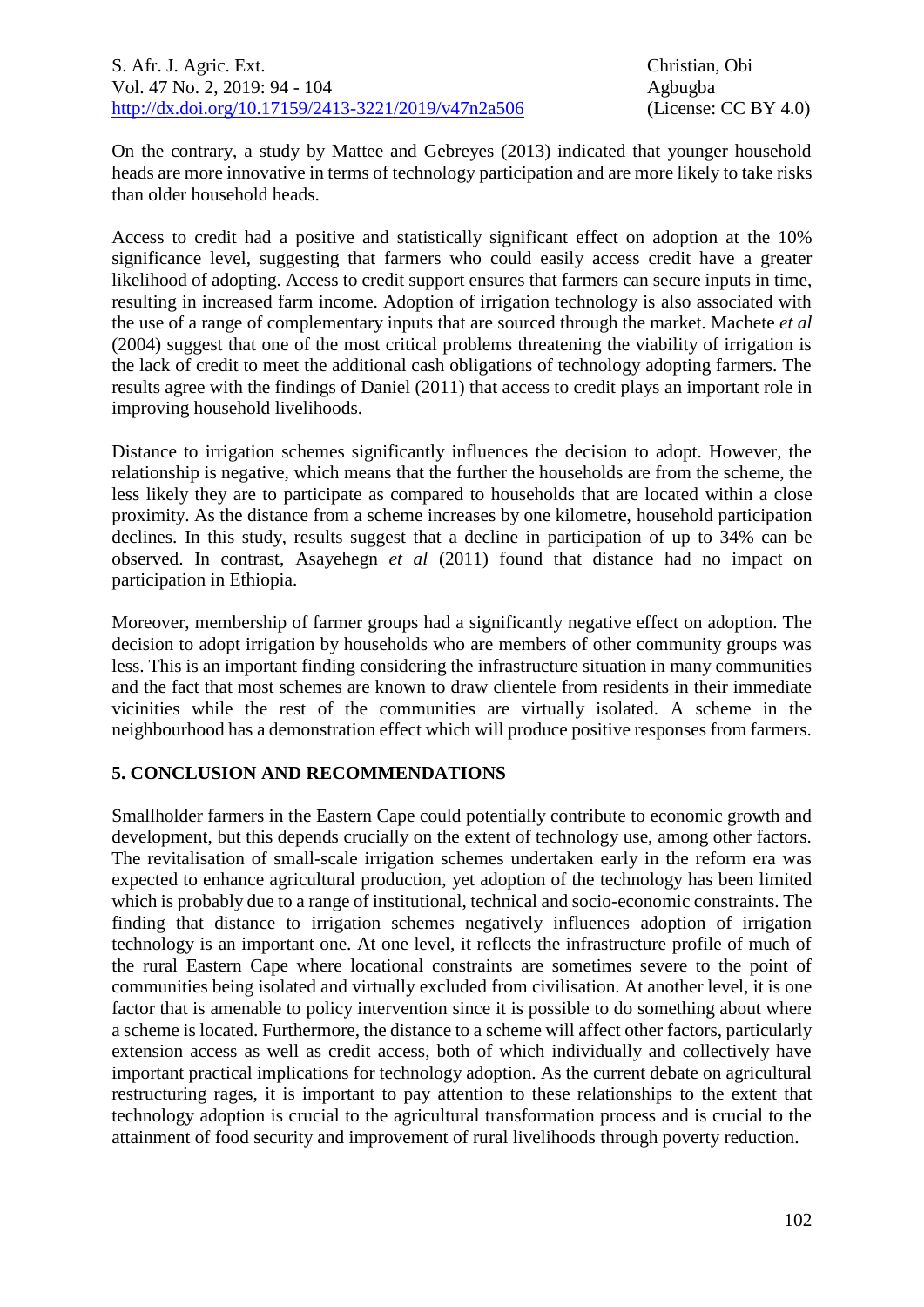### **6. ACKNOWLEDGEMENTS**

The research was funded by the Water Research Commission while the first author's living expenses were covered under a DAAD-NRF bursary. The authors are grateful to these organisations and to the farmers, district agriculture office workers, and all those who participated in the data collection and analysis.

#### **REFERENCES**

- ASAYEHEGN, K., YIRGA, C. & RAJAN., S., 2011. Effect of small-scale irrigation on the income of rural farm households: The case of Laelay Maichew District, Central Tigray, Ethiopia. *J. Stored Prod. Postharvest Res.,* 2(10):208-215.
- BACKEBERG, G.R. & SANEWE, A.J., 2006. The research and development strategy for water utilisation in agriculture–responding to diverse needs of farmers in South Africa. *Irrig. Drain.*, 55(3):281-290.
- DANIEL, S., 2011. The role of the International Finance Corporation in promoting agricultural investment and large-scale land acquisitions. Paper presented to The International Conference on Global Land Grabbing. Sussex, England.
- DELGADO, C., 1999. Sources of growth in smallholder agriculture in sub-Saharan Africa: The role of vertical integration of smallholders with processors and marketers of high value-added items. *Agrekon*, 38:165-89.
- DENISON, J. & MANONA, S., 2007. Principles, approaches and guidelines for the participatory revitalisation of smallholder irrigation schemes: A rough guide for irrigation development practitioners. WRC Report No. TT,309. Pretoria, South Africa.
- DEPARTMENT OF WATER AFFAIRS, 2013. National water policy review: Updated policy positions to overcome the water challenges of our developmental state to provide for improved access to water, equity and sustainability. Pretoria, South Africa.
- DERCON, S., 2004. Growth and shocks: Evidence in rural Ethiopia. *J. Dev. Econ.*, 74(2):309- 329.
- FREEMAN, H.A. & SILIM, S.S., 2001. Commercialisation of smallholder irrigation: The case of horticultural crops in semi-arid areas of Eastern Kenya. In Proceedings of Regional Seminar on Private Sector Participation and Irrigation Expansion in sub-Saharan Africa, pp.185-191.
- GIBB, A., 2004. Principles, approaches and guidelines for participatory revitalisation of smallholder irrigation schemes. Report No. K5,1463,4. East London, South Africa.
- GUJARATI, D., 2004. *Basic Econometrics*. 4th ed. McGraw-Hill.
- JACOBS, P., 2010. Household food insecurity, rapid food price inflation and the economic downturn in South Africa. *Agenda*, 24(86):38-51.
- KODUA-AGYEKUM, C., 2009. The transfer of technology to the rural poor: The case of Qamata Irrigation Scheme in the Eastern Cape Province of South Africa. PhD Thesis, University of Kwazulu-Natal.
- LIPTON, M., 1996. *Land, Labour and Livelihoods in Rural South Africa*. Durban: Indicator Press.